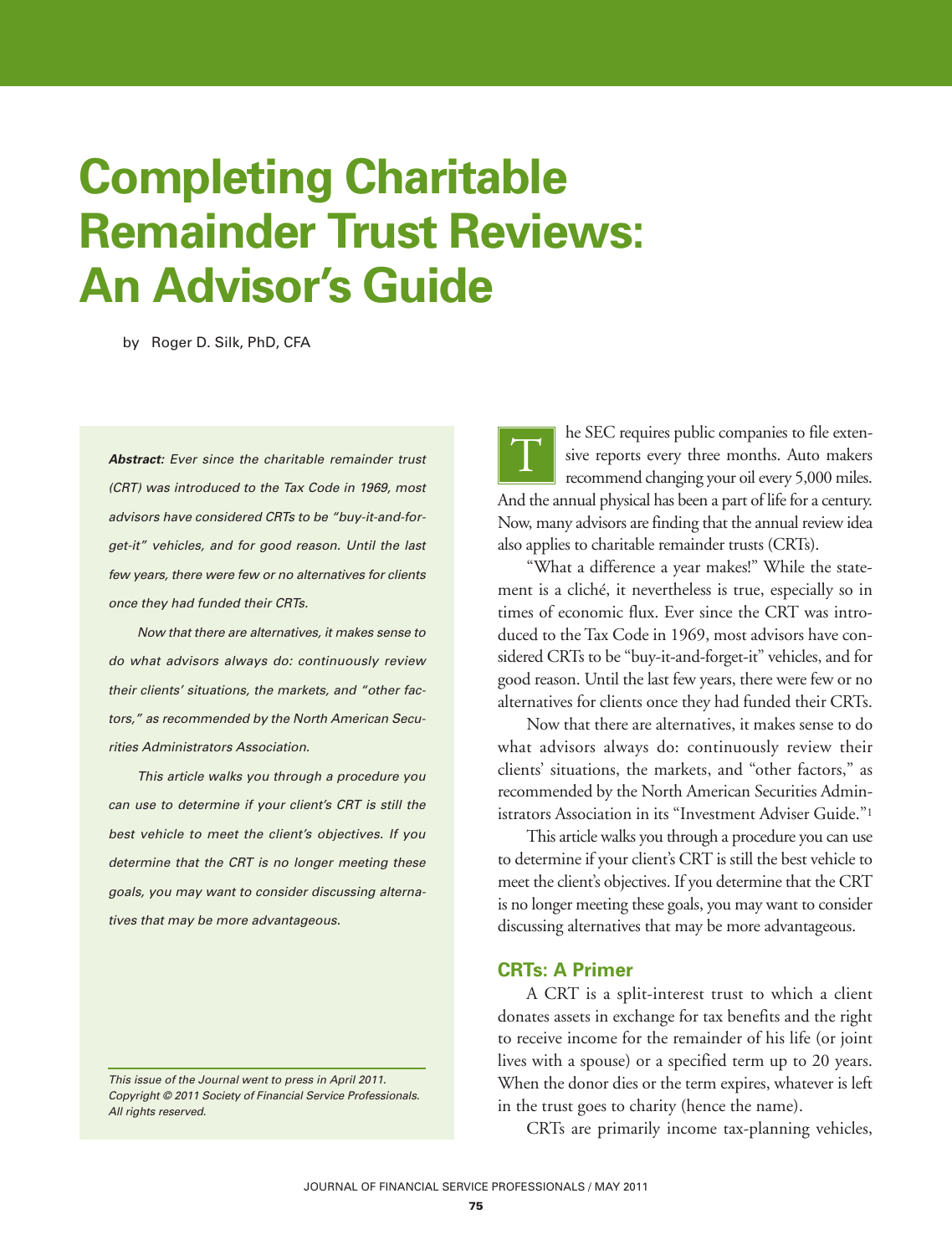generally used for charity-minded clients who own appreciated property. When a donor establishes a CRT, he avoids any capital gain tax that he would have paid on the sale of the appreciated assets, removes the assets from his estate, and gets a charitable deduction for the amount that is projected to go to charity.

The amount of the tax deduction is determined by four variables: the value of the assets placed in trust, the present value of the payments the income beneficiary will receive, the interest rate set monthly by the IRS, and the duration of the trust.

Because a CRT can be used to defer capital gains tax, it is particularly useful for donors who own highly appreciated stock. Suppose a donor owns stock worth \$1 million with a cost basis of \$500,000. If the donor sells the stock, he will pay capital gains taxes of approximately \$75,000 (more in many states) on the \$500,000 gain. This would leave the donor with \$925,000 to invest. If the donor puts the stock into a CRT instead and the CRT sells the stock, he postpones paying the capital gains tax and the CRT can invest the entire \$1 million. In addition, the donor gets an immediate income tax deduction for the present value of the remainder interest.

There is a cost for these benefits. Instead of having \$925,000, the donor only has the right to receive payments from the CRT. The actual value of these payments may turn out to be more or less than \$925,000. These tax benefits are designed to help charity, so the law requires that the remainder beneficiary, i.e. the charity, gets at least 10% of the initial amount put into the CRT. In practice, this limits the amount the donor can receive as annual payments.

There are two types of CRTs. They differ only in how the cash flows to the donor are calculated. The first is a charitable remainder annuity trust (CRAT), in which the cash flows are fixed as a percentage of the trust assets valued at the beginning of the trust and don't change. The second is a charitable remainder unitrust (CRUT), in which the cash flows are set as a percentage of the value of the trust assets revalued annually. Thus, the cash flows from a CRUT change as the value of the trust assets changes, i.e., they can grow or diminish. The drawback is that the cash flows are not known in advance. The advantage of a CRAT is just the opposite—the cash flows are known in advance, but the disadvantage is that they cannot grow.

## **The Benefits of a CRT Review**

Most clients set up their CRTs for one or more of the following reasons:

- 1. To take advantage of the opportunity to escape capital gains tax on the sale of a highly appreciated asset
- 2. To generate an ongoing income stream
- 3. To generate an immediate income tax deduction
- 4. To demonstrate their support for charity

As you conduct your review, both you and your client should keep in mind the client's original and current goals.

Since the tax benefits are realized early, an effective review focuses on confirming that the income stream still addresses your client's financial and personal goals and that there are no better alternatives.

There are a number of variables that affect the ongoing desirability of the CRT. Some are controllable; others are not. For example, investments don't always perform as expected; tax laws change; people die and/or get divorced; unexpected cash needs arise; and, sometimes, unforeseen opportunities present themselves. Any of these changes, as well as dozens of others, might make a change in CRT strategy beneficial for your client.

Only by thoroughly reviewing your client's situation and their CRT can you determine what changes, if any, are appropriate for your client.

The following provides a step-by-step guide to help you plan and execute a thorough CRT review.

## **Step 1:**

## **Review the Reasons for Creating the CRT**

Begin by revisiting your client's reasons for creating the CRT in the first place. The following is a discussion of some of the more common reasons.

#### **Defer or Avoid Capital Gains Tax**

Here's a common scenario: Mr. & Mrs. Smith have worked years on an investment—maybe in a piece of real estate, maybe a business interest, or even stock that they've owned for years. They sacrificed a significant portion of their lives, or avoided consuming while others spent freely, and are now rewarded with a large unrealized capital gain. The Smiths have an opportunity to sell the investment but are shocked by the reality that they will have to give so much of their hard-earned gain to the government if they sell.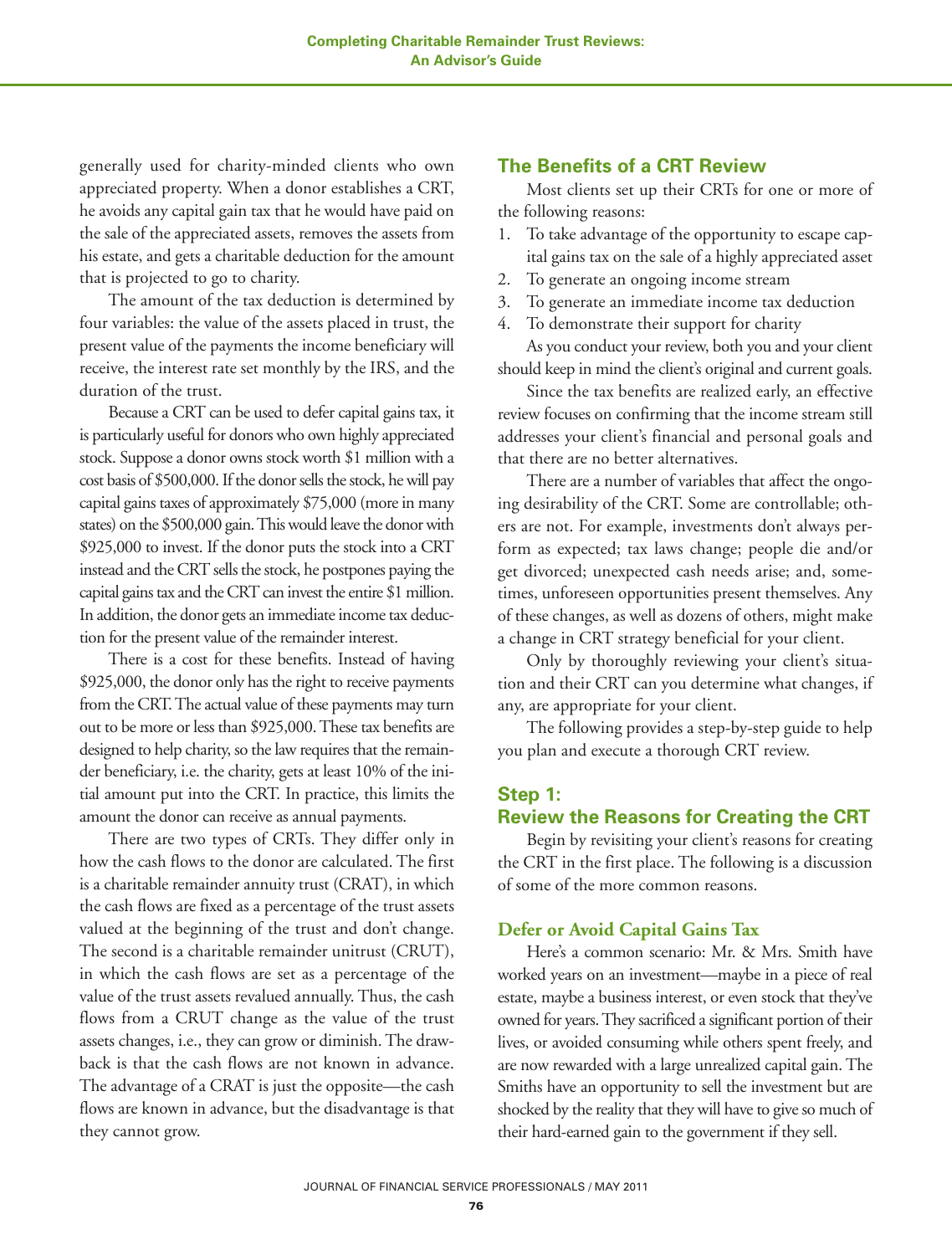By contributing the appreciated asset to a CRT before selling it, the Smiths avoid, or at least put off, paying that big tax. This is because the CRT, which is tax exempt, keeps all the proceeds when it sells the assets. The proceeds are then invested and used to generate more gains, which can be distributed to the Smiths. While the Smiths avoided the capital gains tax on the donated assets, they will pay tax on the distributions they get from their CRT.

#### **Generate an Immediate Income Tax Deduction**

When the Smiths, or any clients, set up their CRT and fund it, they get an income tax deduction. They get this deduction even if they were primarily interested in not paying capital gains and even if they are not interested in benefiting charity. The size of this up-front tax deduction depends on many factors (e.g., the trust's payout rate and the ages of the income beneficiaries or length of the trust's term), but it must be at least 10% of the value of the assets contributed.2

Note that the clients get the benefit of the tax deduction up front. Please keep this in mind as you perform your review.

#### **Cash Distributions from CRTs**

As we discussed, there are two main kinds of CRTs: CRATs and CRUTs. The difference between the two types of trust can be enormous.

Consider two hypothetical trusts, each created in 2006, funded with \$1 million, and scheduled to pay out 5%. The CRAT will pay out \$50,000 a year, come what may, until the client dies, the term expires, or the CRAT runs out of money. The CRUT, on the other hand, will rarely pay out exactly \$50,000. Instead, the payout will depend on the performance of the CRUT's assets.

For example, suppose that on January 1, 2006, each of these two hypothetical CRTs had been set up with \$1 million and were invested into a diversified portfolio. The distributions from each over the next three years might have been:

| <b>CRAT</b> | <b>CRUT</b> |
|-------------|-------------|
| \$50,000    | \$50,000    |
| \$50,000    | \$50,500    |
| \$50,000    | \$33,835    |

As this table illustrates, the fact that a CRUT's payout is a percentage of trust value instead of a fixed dollar

amount means that the income it distributes will vary from year to year depending on the underlying return of its investments. In this example, the trust value increased to \$1,010,000 after the first year, so it paid the client \$50,500 (5%). But the trust's drop in value to \$676,700 over the next year led to a decreased distribution of \$33,835.

The CRAT's payouts, on the other hand, remained the same at \$50,000 over this same period. If these hypothetical CRTs were invested mostly in equities, as many CRTs are, the variation would have been even more extreme.

If the CRT you are evaluating is a CRUT, keep in mind that, depending on how it is invested and how the markets perform, it may be an unreliable income source. If your client needs steady, reliable income, there may be other vehicles available that would provide a more predictable stream of income.

#### **To Support Charity**

There is a fairly long list of ways that clients can support charity. These range from direct contributions of cash all the way up to complex plans such as CRTs. When a client sets up a CRT, it represents an irrevocable commitment of assets to charity. However, that commitment does not turn into cash for the charity until the end of the CRT, which may be years or even decades in the future. If your client has a strong desire to support charity, it is likely that the client has options available, such as a private foundation or outright gift to a charity, that will help the charity sooner than the CRT will.

## **Step 2: Assess the Current Situation**

#### **Client Goals Today**

Your client had certain specific goals when he set up the CRT. You and your client might find it enlightening to reconsider those goals afresh, given the client's current situation.

## **Taxes—Current and Future**

A CRT is an income-deferral vehicle; that is, it defers to the future the tax a client must pay on the assets donated to the CRT. This deferral is usually a good thing. Everything else equal, if you can pay a tax this year or next year, you'll choose to pay it next year. But when tax rates are going to rise, this deferral can be costly. For example, suppose you have \$100,000 of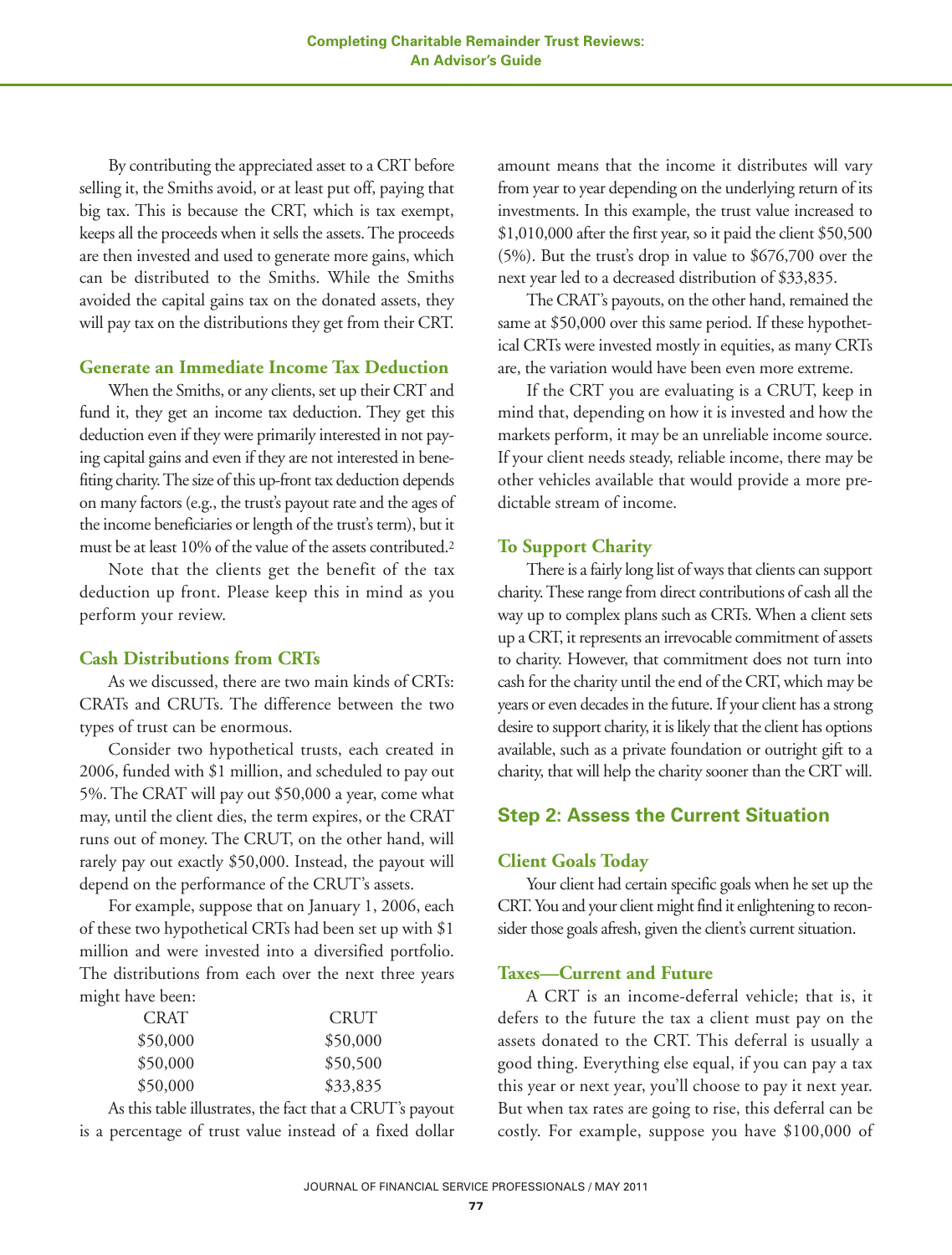income and the option of paying income tax now at 35% or next year at 40%. Most people would rather pay \$35,000 now than pay \$40,000 next year. So, with tax rates rising, waiting becomes a bad idea. With this in mind, you should give careful consideration to the following:

- 1. Your client's current tax bracket (both state and federal)
- 2. Your client's expected future tax brackets (both state and federal)3
- 3. Expected and likely future tax rates (both state and federal)
- 4. If your client is likely to move to a different state or otherwise be taxed by a different jurisdiction

## **Family/Personal Situation**

What, if anything, has changed in your client's family or personal situation? For example:

- 1. Has your client divorced, or is it a possibility?
- 2. Does your client have dependent children whose situation has changed?
- 3. Is any income beneficiary of the CRT ill or facing health problems?
- 4. Have your client's business or career prospects improved or worsened?
- 5. Does your client need capital for a business or an investment opportunity?

# **Step 3: Identify the Factors Affecting the CRT's Present Value**

Your client owns the right to receive cash flows from the CRT. The value of these cash flows is the value of the CRT to the client. There are several factors determining the current value of the CRT to your client. The most important of these are:

- 1. the current value of the trust assets
- 2. the liquidity of the trust assets
- 3. the tax character of the income these assets generate
- 4. the payout rate of the trust
- 5. your client's expected future marginal tax rates
- 6. the remaining term of the trust if the trust is a term trust
- 7. the remaining life expectancy if the trust is a lifetime trust
- 8. the expected future return on the trust's assets
- 9. the applicable discount rate
- 10. the costs of maintaining and administering the trust

## **Step 4: Estimate the Present Value of the CRT Cash Flows**

Of the items on above list, three—current value, payout rate, and remaining term—are unchanging facts that can simply be looked up. Four of the others—asset liquidity, life expectancy, the tax character of the income distributed from the CRT, and the costs of maintaining the trust—are easily estimated from past data or tables. That leaves three factors that require the most thought.

#### **Expected Future Returns**

Expected returns will be influenced by a variety of familiar factors. Primary among these are the asset allocation of the portfolio over time, the expected returns on each asset class held, the skill level or "alpha" of particular managers, the expected rate of inflation, and expectations for the "risk-free" rate.

#### **Applicable Discount Rate**

The determination of applicable discount rate should follow after the determination of an expected rate of return, because the discount will depend, at least partly, on the expected return. The discount rate applied to a series of cash flows should reflect the effect of several factors. These include a) lack of control, b) uncertainty about the size of future payments, c) uncertainty about the number of future payments, and d) lack of daily liquidity of the income stream.

Selecting the appropriate discount rate is probably the most difficult, and most important, aspect of the present value analysis. Since this is a widely misunderstood area, it's worth explaining in detail here. The critical point is that the discount rate cannot be lower than the expected rate of return.

This is an assumption based on the following logic: A discount rate answers the question, "How much would I have to receive in one year to make it worth waiting a year instead of taking one dollar now?" The proposition we want to demonstrate is that an investor's discount rate cannot be lower than the expected rate of return he believes he can earn on investable funds. Suppose that it is not true, and my discount rate is 10% and I can invest risk-free to earn 11%. Clearly, I will not trade my \$1.00 today—which will be worth \$1.11 in a year—for \$1.10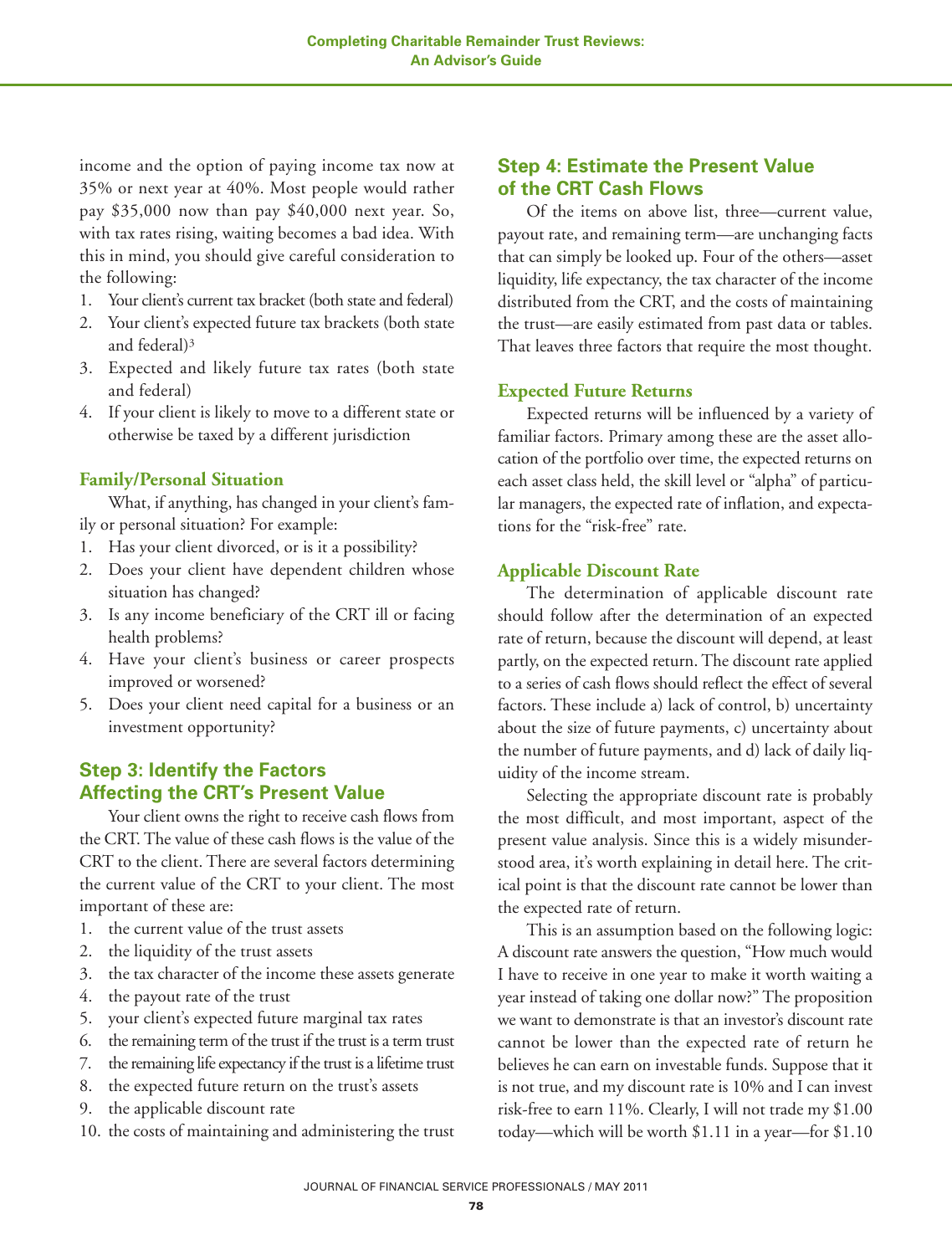in a year. The argument does not depend on the risk-free investment. It follows just the same if the underlying investments (that is to say, the one I will make with the \$1.00 in my hand and the one that generates the future payment if I wait) will be the same investments.

Now let's put this logic in a CRT context. If the investments available to me are the same inside a CRT as outside a CRT, then the discount rate can never be less than the expected rate of return. Let's assume the opposite of what we want to demonstrate. Let's suppose the CRT will last only one year and will pay out the entire balance at the end of that year. Suppose the CRT has \$1.00 now. If I believe the CRT's investments will earn 11%, and my discount rate is only 10%, I am saying that I value the future payment from the CRT at \$1.01 (that is to say 1.11/1.1, rounded). But this is absurd because I would never pay \$1.01 for the future CRT payment when I could instead take just \$1.00, invest it the same way as the CRT, and end up with the same \$1.11 I would have gotten from the CRT.

In fact, the discount rate should probably be higher than the expected rate of return because the CRT payment stream is not liquid. Everything else equal, most investors always prefer free access to their money than having to wait for it.

## **Future Tax Rates**

Tax rates fluctuate quite a bit over time. Predicting future tax rates is probably at least as much art as science.

Keep in mind that the type of income produced by the portfolio may affect the effective tax rates. CRT distributions are taxed under the so-called "worst-in, firstout" rules of Section 664. Any ordinary income or shortterm gains earned by the trust will be deemed to be distributed and, therefore, taxed at their higher rates, before any long-term gains or tax-exempt income, regardless of the ratio in which the trust earns the income. In addition, some types of assets, e.g. bonds and annuities, will likely produce mostly or all ordinary income.

#### **Actuarial Considerations**

Life expectancy is usually determined by reference to an actuarial table. In the case of a husband and wife, you need to refer to the joint life expectancy. The standard IRS life expectancies for CRTs are derived from the IRS Table 2000CM.

Of course, life expectancies are statistical and do not tell us when any specific person will die. Researchers tell us that most people think they are above-average drivers, think they have better social skills than the average person, and expect they will live longer than average. This widespread tendency to believe that we are better than average has been called the "Lake Wobegon effect," named after Garrison Keillor's town of that name. In Keillor's Lake Wobegon, all of the children are above average.

But, alas, we can't all live longer than average. In fact, by definition, half of us will die at an age younger than our life expectancy. It may be worth discussing with your client that their CRT exposes them to a financial risk of premature death, and that there may be alternatives they can consider should they desire to reduce or eliminate that risk.

# **Step 5: Evaluate Opportunities to Increase the Present Value of a CRT**

In our experience, we have identified a number of potential adjustments that could be made to improve the value of the CRT to your clients.

## **Allocate Assets to Produce More Long-Term Capital Gains**

While it is usually a poor idea to let tax considerations drive investment decisions, it may be worthwhile to discuss the taxability of different kinds of income and return with the trust investment manager. It may be possible to adjust the portfolio to optimize the after-tax value of the cash flows without sacrificing any other portfolio objective.

# **For Net Income with Make-Up Charitable Remainder Unitrusts (NIMCRUTS), Defer Income Longer or Shorter Than Planned**

Some CRUTs distribute the lesser of their actual net income or their stated distribution rates. These are frequently called NIMCRUTs. This conditional distribution of income means that it is sometimes possible to time the distribution of cash from the NIMCRUT by